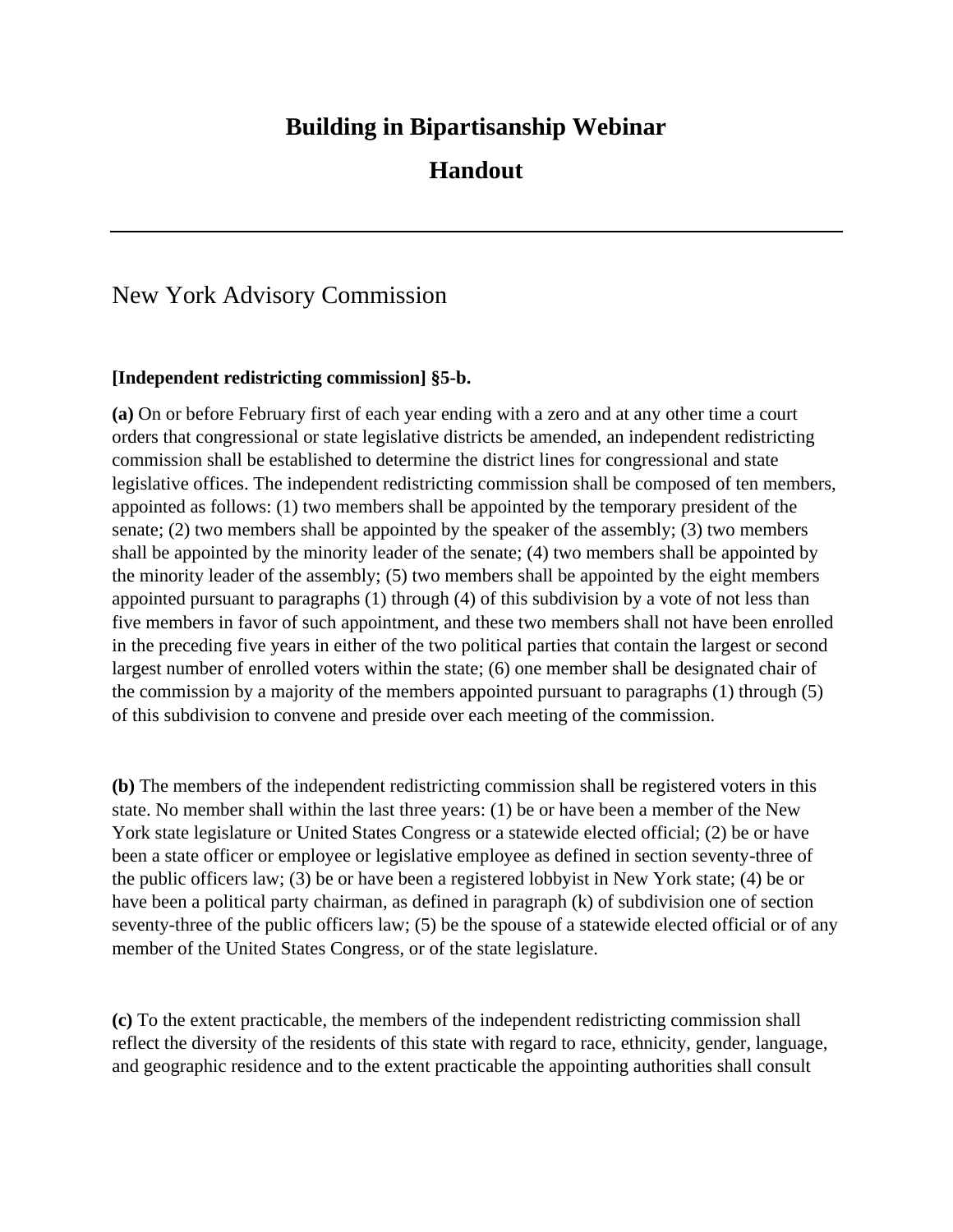with organizations devoted to protecting the voting rights of minority and other voters concerning potential appointees to the commission.

**(d)** Vacancies in the membership of the commission shall be filled within thirty days in the manner provided for in the original appointments.

**(e)** The legislature shall provide by law for the compensation of the members of the independent redistricting commission, including compensation for actual and necessary expenses incurred in the performance of their duties.

**(f)** A minimum of five members of the independent redistricting commission shall constitute a quorum for the transaction of any business or the exercise of any power of such commission prior to the appointment of the two commission members appointed pursuant to paragraph (5) of subdivision (a) of this section, and a minimum of seven members shall constitute a quorum after such members have been appointed, and no exercise of any power of the independent redistricting commission shall occur without the affirmative vote of at least a majority of the members, provided that, in order to approve any redistricting plan and implementing legislation, the following rules shall apply: (1) In the event that the speaker of the assembly and the temporary president of the senate are members of the same political party, approval of a redistricting plan and implementing legislation by the commission for submission to the legislature shall require the vote in support of its approval by at least seven members including at least one member appointed by each of the legislative leaders. (2) In the event that the speaker of the assembly and the temporary president of the senate are members of two different political parties, approval of a redistricting plan by the commission for submission to the legislature shall require the vote in support of its approval by at least seven members including at least one member appointed by the speaker of the assembly and one member appointed by the temporary president of the senate.

**(g)** In the event that the commission is unable to obtain seven votes to approve a redistricting plan on or before January first in the year ending in two or as soon as practicable thereafter, the commission shall submit to the legislature that redistricting plan and implementing legislation that garnered the highest number of votes in support of its approval by the commission with a record of the votes taken. In the event that more than one plan received the same number of votes for approval, and such number was higher than that for any other plan, then the commission shall submit all plans that obtained such number of votes. The legislature shall consider and vote upon such implementing legislation in accordance with the voting rules set forth in subdivision (b) of section four of this article.